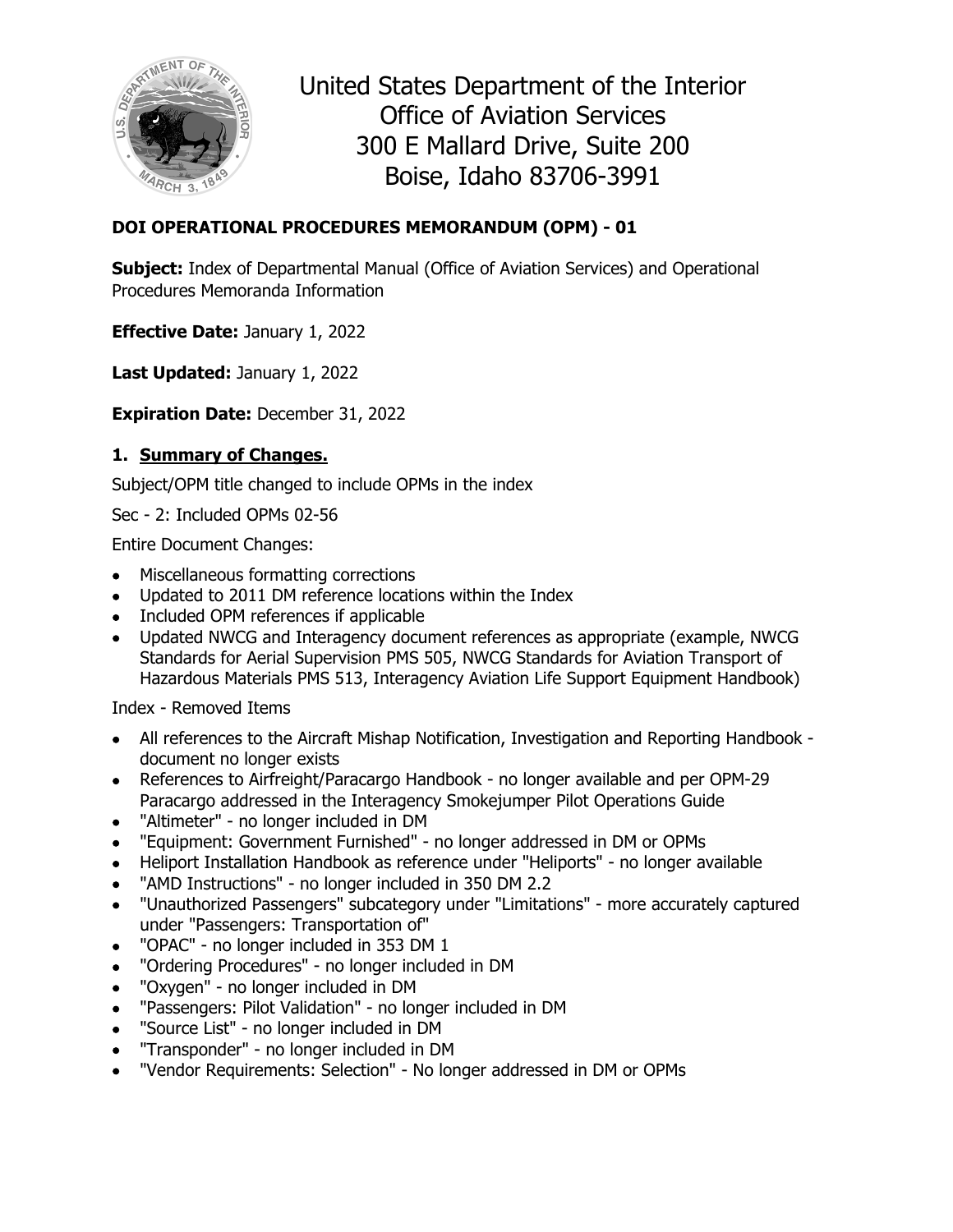Index - Modifications

- Combine "Animal Eradication & Tagging" and "Animal Gathering and Capturing" into Aerial Capture, Eradication and Tagging of Animals (ACETA)
- Aviation Management Board of Directors: Subcategory "Charter" changed to "Definition". ABOD Charter not included in DM
- Change "Crew Member" to "Flight Crewmember" All DM reference (except 351 DM 1.11 Mech. Duty Limitations) in reference to Flight Crewmember
- Change "Flight Checks" to "Flight Evaluations"
- Helicopter specific "Flight Meter" reference removed, and reference provided for Both RW and FW
- "Limitations" multiple subcategories grouped into "Flight Limitations, Aircraft, DOI Owned and/or Operated: 351 DM 1.3"
- "End Product" subheading to "Contract"
- "Mechanic: Duty Limitation 351 DM 1.11" to cover its removal from "Flight Crewmember" heading
- "Project Aviation Safety Plan (PASP), Minimum Element: OPM-06" under "Project Planning"
- "Seat Fares" with associated DM and OPM reference
- **2. Purpose.** Appendix 1 is an alphabetical index of information contained in Parts 350 through 353 of the Departmental Manual (DM) and Operational Procedures Memoranda 02-56.



Digitally signed by FRANK **CRUMP** Date: 2022.01.18 08:18:58 -05'00'

Frank Crump, III Acting Director, Office of Aviation Services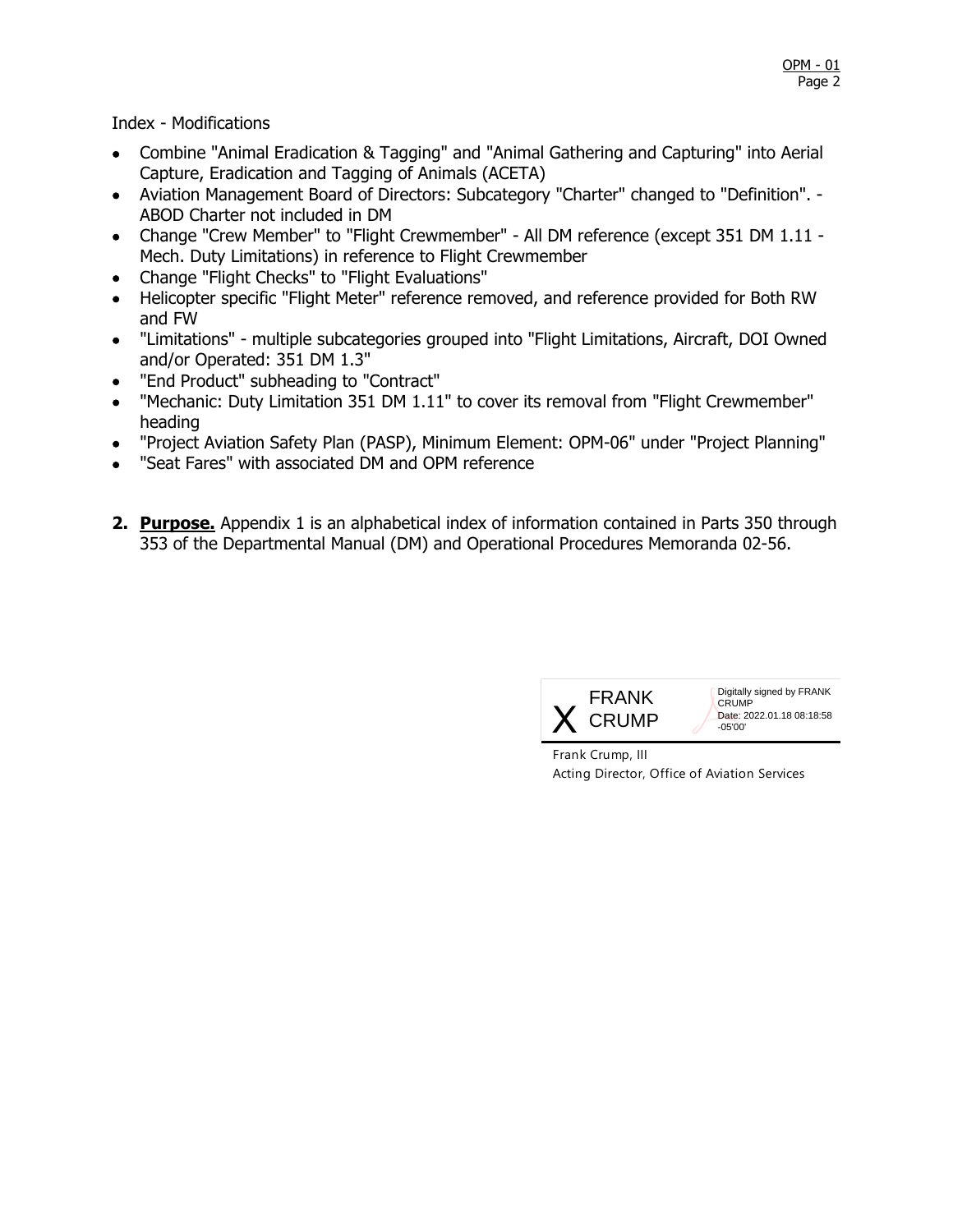### **INDEX**

# **A**

Abbreviations: 350 DM 1.4 & Appendix 1

Administrative Procedures: 351 DM 2.5; 351 DM 3.6; 351 DM 4.1F

Aerial Delivery: 351 DM 2.3

Aerial Ignition/Devices/Materials: OPM-29; NWCG Standards for Aerial Ignitions, PMS 501; NWCG Standards for Aviation Transport of Hazardous Materials, PMS 513

Air Carrier/Commercial Operations: 350 DM 1.7 & Appendix 1; OPM-15

Aircraft:

Acquisition: 350 DM 1 Appendix 2; 353 DM 2.2; OPM-08; OPM-17

Certification: 350 DM 1.7

Contracting: 353 DM 1

Data Cards: 350 DM 1 Appendix 3; 351 DM 2.5; 351 DM 4.3F; 351 DM 4.4F

Definitions: 350 DM 1.5 & Appendix 2

Disposition: 353 DM 2.4

Equipment: 351 DM 2; 351 DM 4.1B

Excessing: 353 DM 2

**Maintenance** 

Inspections: 350 DM1 Appendix 3; 351 DM 2.4

Records: 351 DM 2.4

Responsibility: 350 DM 1 Appendix 3; 351 DM 2.4

Standards: 350 DM 1 Appendix 2; 351 DM 2.4

Rental System: 353 DM 1.3A

Restricted Category: 351 DM 1.1I; 351 DM 4.1E

Services: 353 DM 1.2

Uncertificated: 350 DM 1.7; 351 DM 1.1I; 351 DM 2.4D; 351 DM 4.1B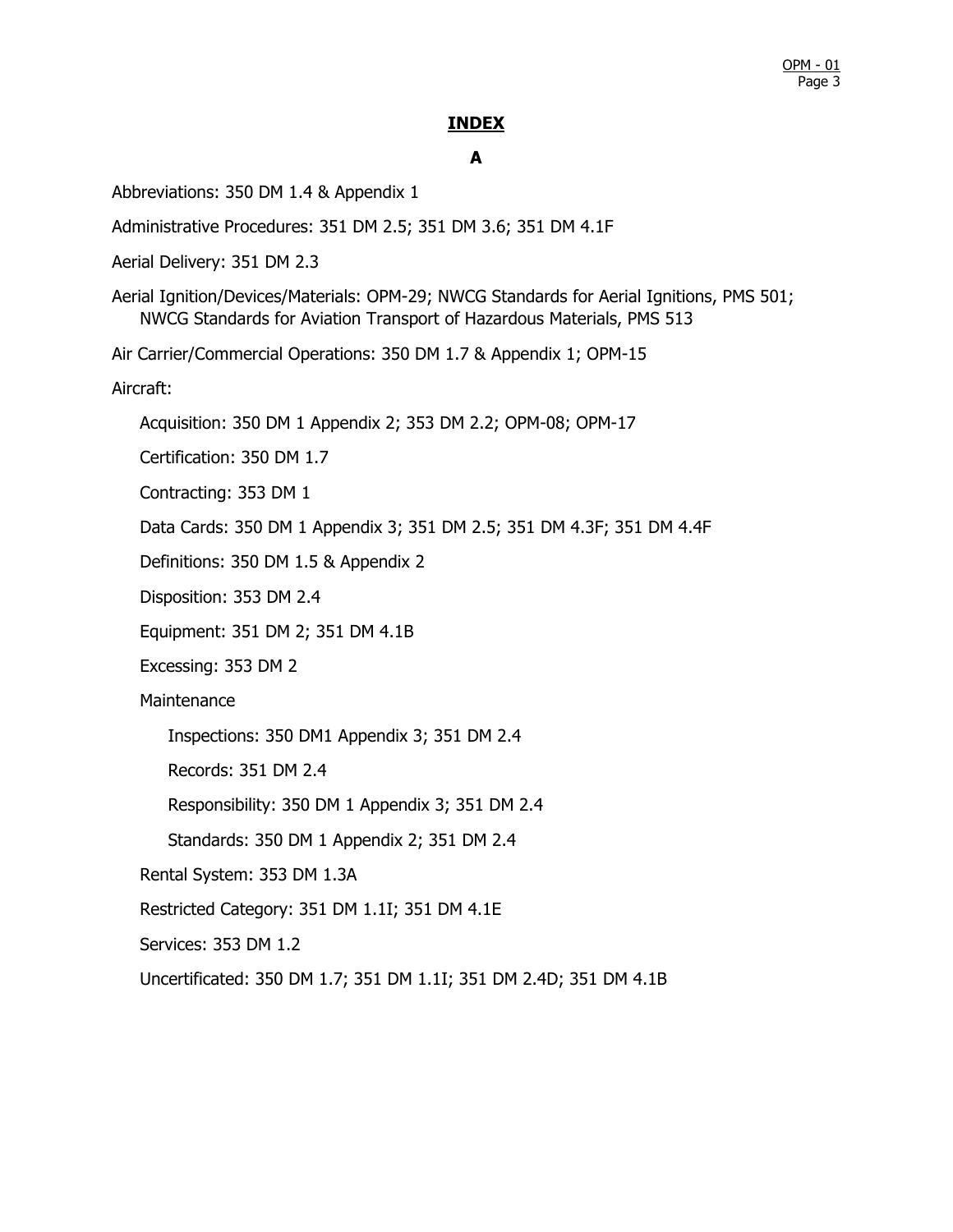Aircraft Accident:

Definition: 350 DM 1 Appendix 2

Investigations: 350 DM 1 Appendix 3; 352 DM 1.8; 352 DM 3

Prevention Plan: 352 DM 1.9

Reports: 352 DM 3.7

Reporting Procedure: 352 DM 3.4; NWCG Aviation Mishap Response Guide and Checklist, PMS 503

Aircraft Incident:

Definition: 350 DM 1 Appendix 2

Reporting Procedures: 352 DM 3.4; NWCG Aviation Mishap Response Guide and Checklist, PMS 503

Aircraft Mishap:

Definition: 350 DM 1 Appendix 2

Investigations: 352 DM 3

Notification: 352 DM 3.4; NWCG Aviation Mishap Response Guide and Checklist, PMS 503

Procedures: 352 DM 3.6

Reports: 352 DM 3.7

Review Board: 352 DM 3.11

Aircraft Purchase: 350 DM 1 Appendix 2; 353 DM 2.2; OPM-08; OPM-17

Aircraft Rental Agreement: 350 DM 1 Appendix 3; 353 DM 1.3

Aircrew Member: 350 DM 1 Appendix 2; OPM-04

Airman Certificate: 350 DM 1 Appendix 2; 351 DM 3.1A(2)

Airplane Limitations: 351 DM 1.3

Airports: 351 DM 1.8

- Airtanker Base Facilities: 351 DM 1.8B(2); NWCG Standards for Airtanker Base Operations, PMS 508
- Airworthiness Directives: 351 DM 2.4C(3)

AMIS: See Aviation Mishap Information System

Ammunition: NWCG Standards for Aviation Transport of Hazardous Materials, PMS 513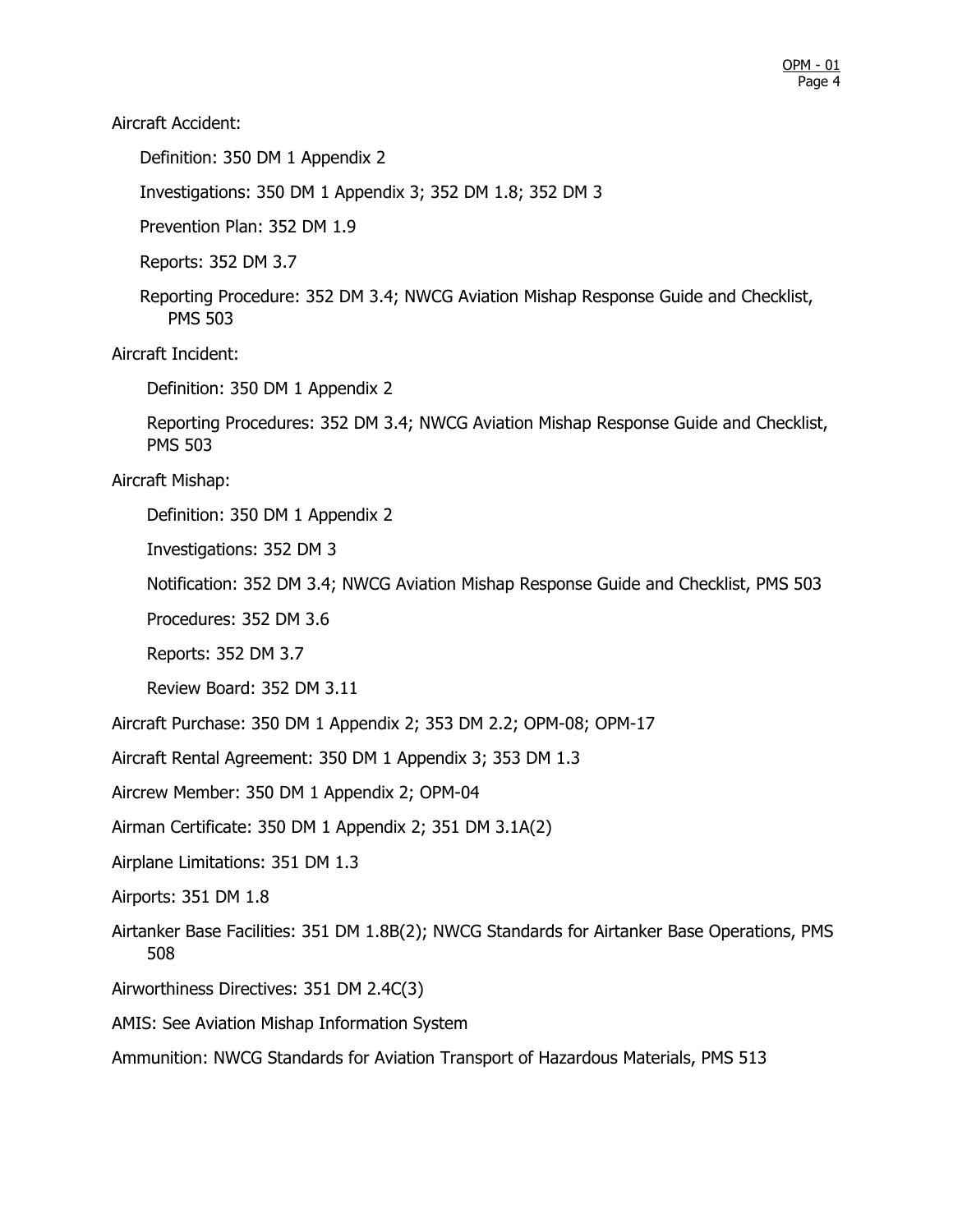Aerial Capture, Eradication and Tagging of Animals (ACETA): 351 DM 2.3A; 351 DM 3.1D(2); OPM-29; OPM-33

Autopilot Requirements: 351 DM 1.3A

Aviation Life Support Equipment: 351 DM 1.7B; 351 DM 2.2D; 351 DM 4.1E(2); 352 DM 1.9F; Interagency Aviation Life Support Equipment Handbook

Aviation Management Board of Directors:

Awards Processing and Approval: 352 DM 4.6

Definition: 350 DM 1 Appendix 2

Aviation Management Training: 352 DM 1.5B; OPM-04

Aviation Mishap Information System: 352 DM 1.10; 352 DM 3.10

Aviation Mishap Information Dissemination: 352 DM 1.11

Aviation Safety

Awards Program: 352 DM 4

Education and Training: 352 DM 1.5(B); 352 DM 1.7; OPM-04

Policy: 352 DM 1.3B

Program: 352 DM 1.1

Program Responsibilities: 352 DM 1.6

Publications: 352 DM 1.11(B)

Staffing and Training: 352 DM 1.5

Award of Contract: 353 DM 1.5

Awards Program: 352 DM 4

#### **B**

Bailed Aircraft: 350 DM 1 Appendix 2

Billing Procedures: 353 DM 1.7

Boots: 351 DM 1.7; Interagency Aviation Life Support Equipment Handbook

Briefing Passengers: 351 DM 1.5(B)

Bureau Aviation Manager: 350 DM Appendix 4; 352 DM 1.5A(2)a

Bureau Aviation Safety Manager: 352 DM 1.5A(2)b

Bureau Reports: 350 DM 1.9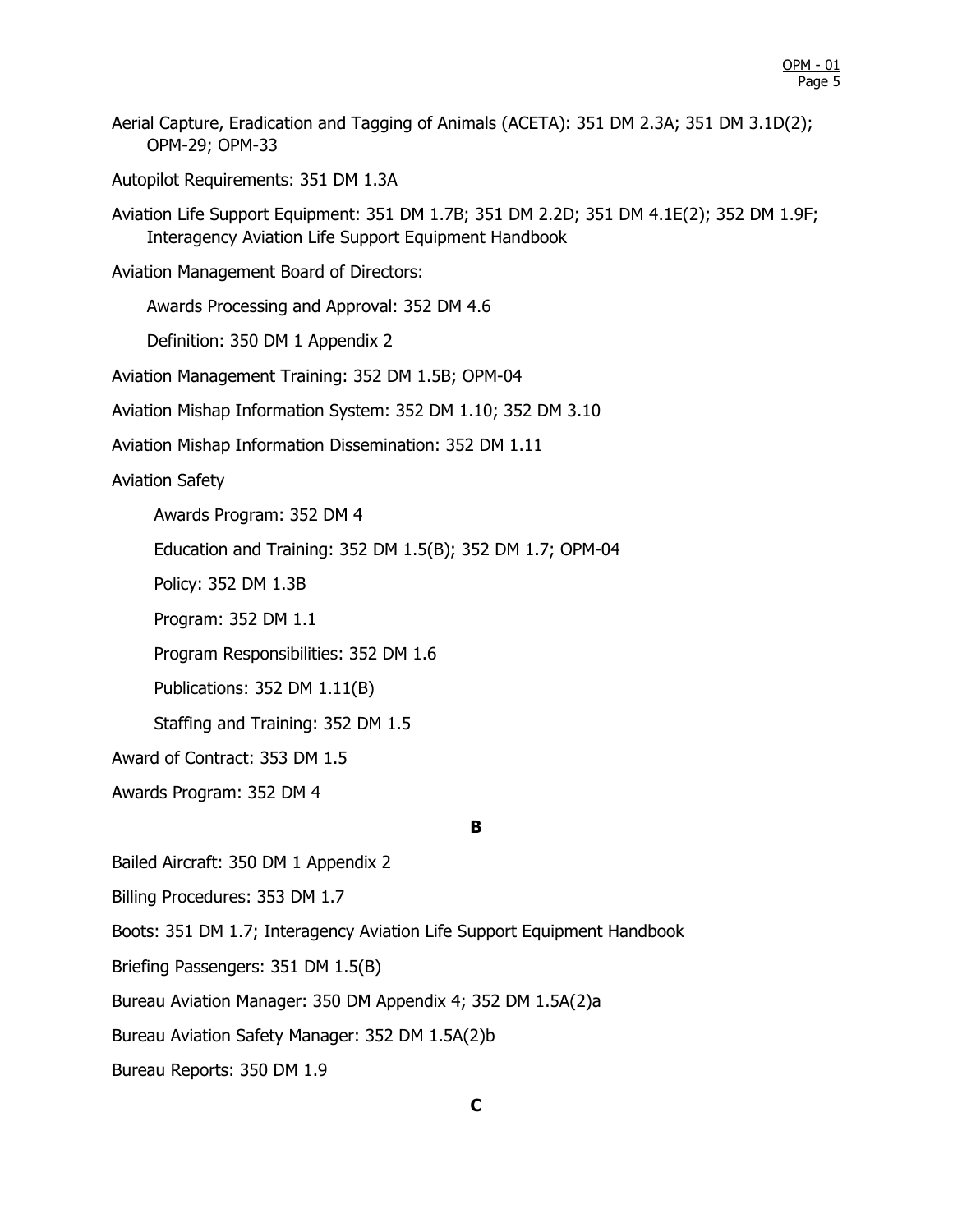Certification: Aircraft: 350 DM 1.7 Vendor: 351 DM 1.1 Checklists: 351 DM 1.1E Cold Weather Operations: 351 DM 1.6 **Contract** Administration: 353 DM 1.6 Competition: 353 DM 1.3B End Product: 353 DM 1.2; OPM-11; OPM-35 Services: 353 DM 1.2 Contracting: 353 DM 1 Cooperator Aircraft: 351 DM 4 Administrative Procedures: 351 DM 4.1F Flight Operations Standards and Procedures: 351 DM 4.1E Military Aircraft: 351 DM 4.3 Other Government Agency Aircraft: 351 DM 4.4 Co-pilot: See Second-In-Command COR: 353 DM 1.6 COTR: 353 DM 1.6 Crew Complement Requirements: 351 DM 1.2

**D**

Deplaning Passengers: 351 DM 1.5C Designated Pilot Inspector: 351 DM 3.5B Drugs & Alcohol: 351 DM 3.6C Dual Function Pilots: 351 DM 3.2C

# **E**

ELT (Emergency Locator Transmitter): 351 DM 2.2E Emergency: 350 DM 1 Appendix 2; 351 DM 1.1H; Emergency Equipment: 351 DM 2.2; Interagency Aviation Life Support Equipment Handbook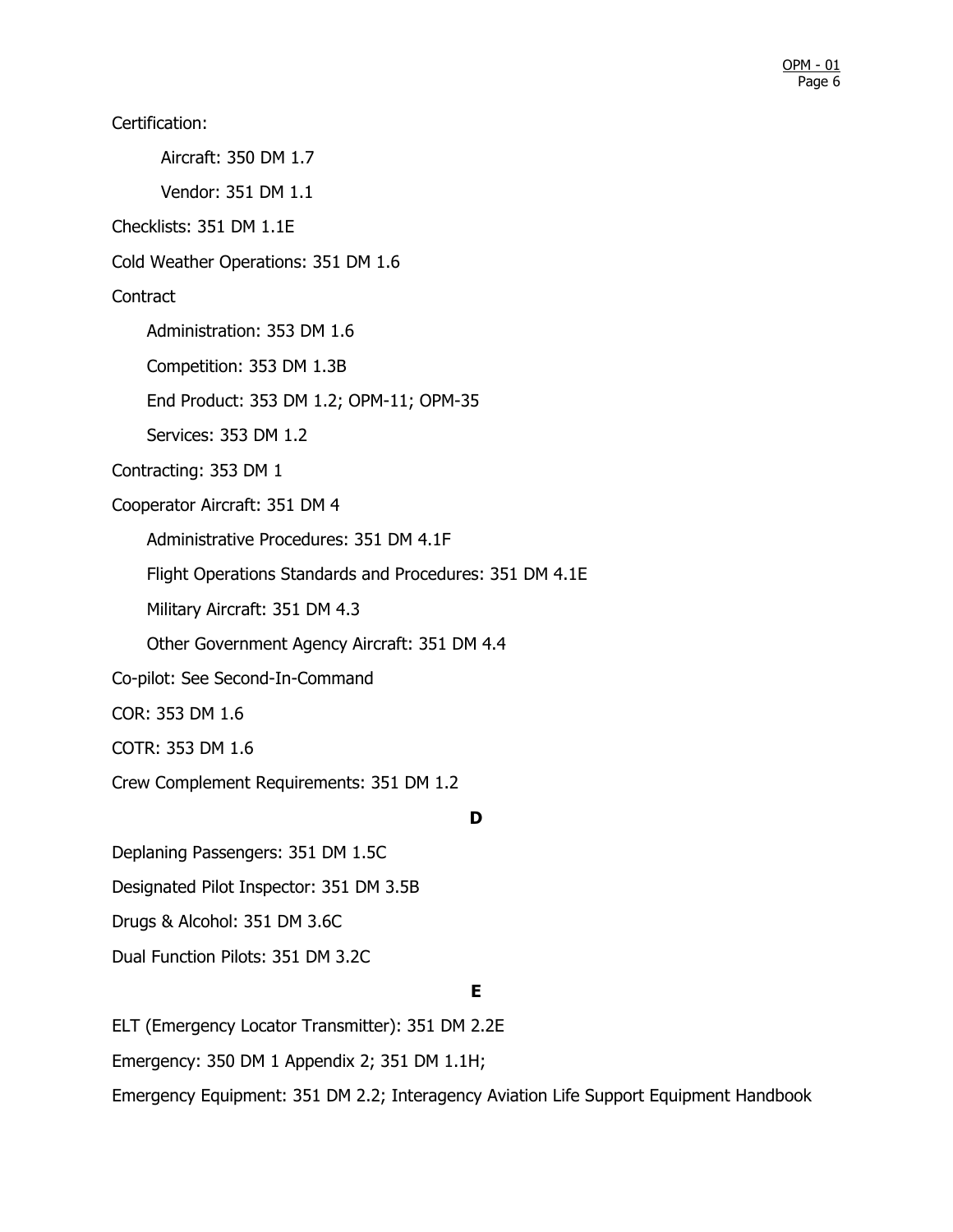Enplaning Passengers: 351 DM 1.5C

Enroute Communication: 351 DM 1.4B

Equipment:

Airplane/Helicopter: 351 DM 2.2

Exceptions: 350 DM 1.10; 351 DM 1.2B(3); 351 DM1.3A; 351 DM3.5D(1); 351 DM 3.6E; 352 DM 5.9C; 352 DM 5.10B; 353 DM 1.2A

Explosives: NWCG Standards for Aviation Transport of Hazardous Materials, PMS 513

**F**

Facilities: See Airports/Heliports

Federal Aviation Regulations: 351 DM 1.1B

Fire Extinguishers, Aircraft: 351 DM 2.2A

First Aid Kit: 351 DM 2.3G

Flight Crewmember

Approval: 351 DM 1.2B; 351 DM 1.7; 351 DM 3.1; 351 DM 4.2E; 351 DM 4.4E&F

Currency: 351 DM 3.5C(5)

Definitions: 350 DM Appendix 2

Duty Time Limitations: 351 DM 3.6

Qualifications: 351 DM 3.1D; 351 DM 3.2; 351 DM 3.3

Medical Certificates: 351 DM 3.1A

Record Keeping: 351 DM 3.6D

Safety Training: 352 DM 1.5B; OPM-22

Flight Evaluations: 351 DM 3.5; OPM-16

DOI PICs: 351 DM 3.5C

DOI SICs: 351 DM 3.5D

Interim: 351 DM 3.5F

Post-Aircraft Accident/Serious Incident: 351 DM 3.5E

Unsatisfactory: 351 DM 3.5G

Vendor Special Use: 351 DM 3.5H; OPM-29

Flight Evaluation Costs - DOI Pilots: 351 DM 3.5I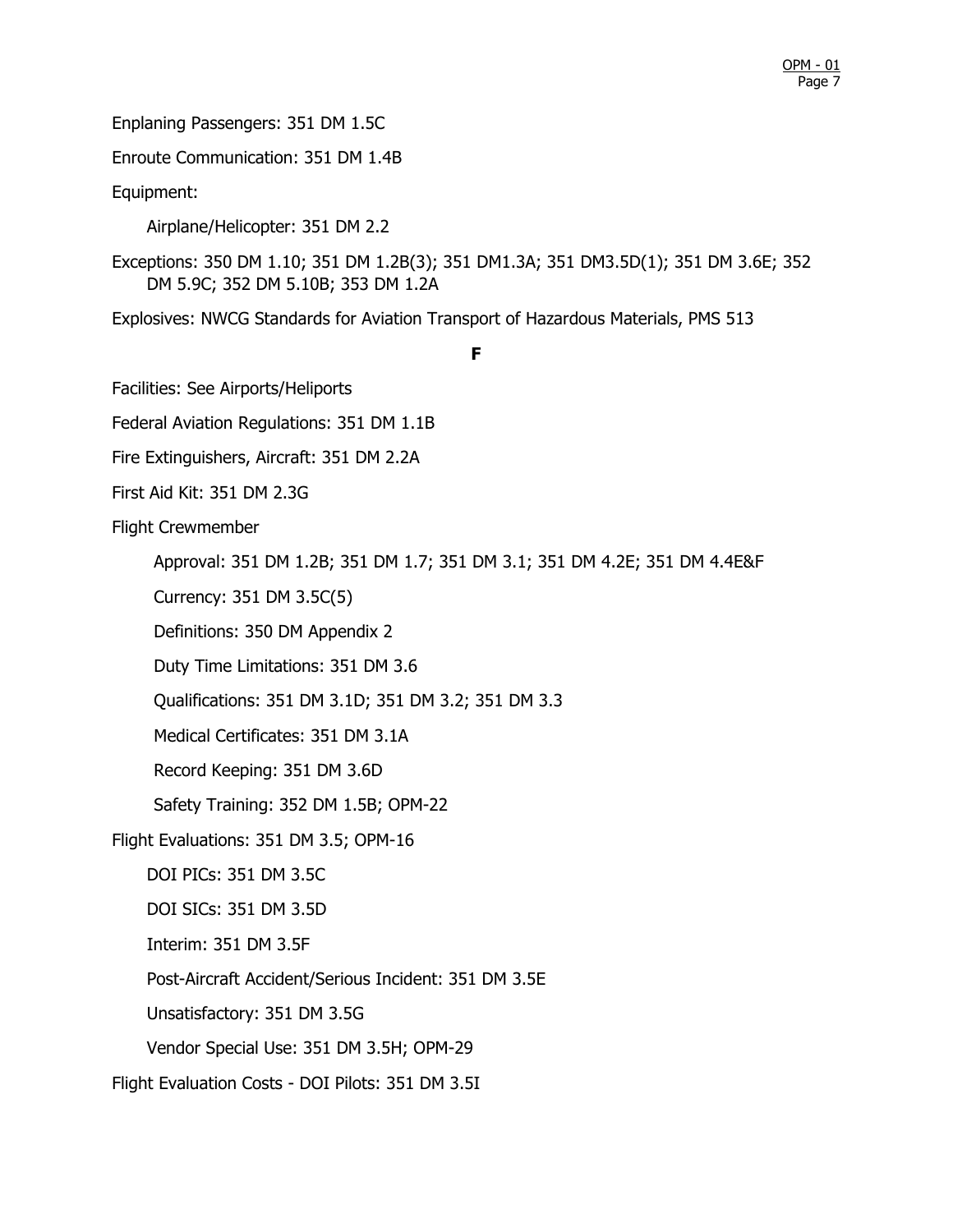Flight Following: 351 DM 1.4B

Flight Manuals: 351 DM 1.1A

Flight Meter: 351 DM 1.9; 351 DM2.2G

Flight Operations: 351 DM 1; 351 DM 2.2; 351 DM 4.1E

Flight Plan: 351 DM 1.4A

Flight Time:

Reporting of: 350 DM 1.9; 351 DM 3.6B

Vendor Aircraft: 351 DM 1

Floats: 352 DM 2.2C

Form AMD-23, Aircraft Use Report: 350 DM 1.9; 353 DM 1.7

Fuel Handling: 351 DM 3.1B(3); Aviation Fuel Handling Handbook; NWCG Standards for Aviation Transport of Hazardous Materials, PMS 513; OPM-13; OPM-20

## **G**

Gas, Compressed: NWCG Standards for Aviation Transport of Hazardous Materials, PMS 513 General Program Requirements: 350 DM 1

## **H**

Handbooks: 350 DM 2.2

Harnesses: Interagency Aviation Life Support Equipment Handbook

Hazard, Aviation: 350 DM 1 Appendix 2; 352 DM 1.9D(2)

Hazardous Materials: 351 DM 1.6B; NWCG Standards for Aviation Transport of Hazardous Materials, PMS 513

Helicopter Limitations: 351 DM 1.3J

Helicopter Short-Haul: 351 DM 2.3E; 351 DM 3.1D(6); OPM-32

Heliports: 351 DM 1.8B(3);

Helmet: 351 DM 1.7B; 351 DM 2.3H; 353 DM 1.2B; Interagency Aviation Life Support Equipment Handbook

# **I**

Incident: See Aircraft Incident

Incidental Pilot: 350 DM 1 Appendix 2; 351 DM3.2C; 351 DM 3.5I(2)

Information Bulletins: 350 DM 2.2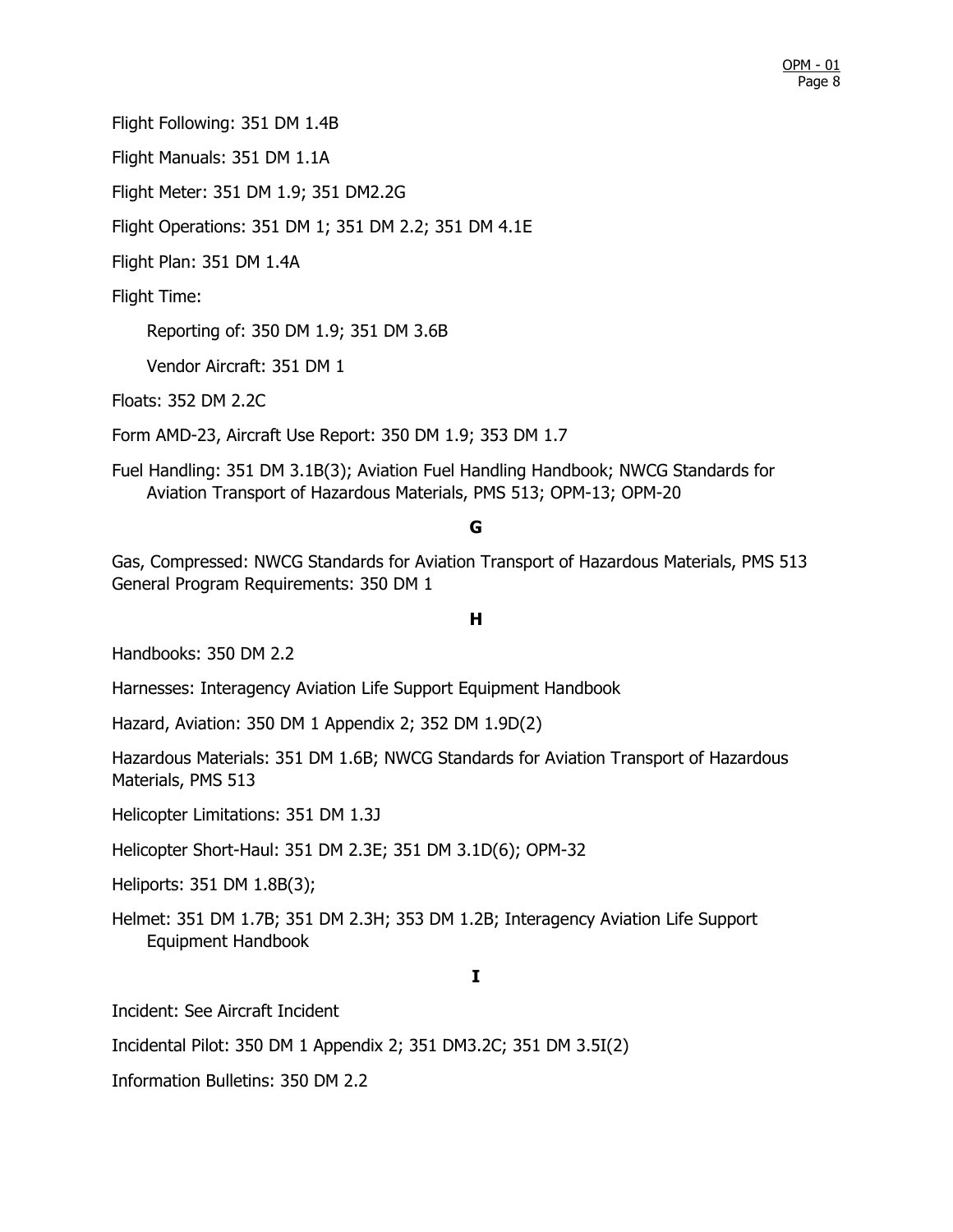Inspection Costs: 351 DM 3.5I; 351 DM 4.1F(2)

Interagency Boards and Committees: 350 DM 1.11

Interagency Helicopter Operations Guide: 351 DM 1.8(4); NWCG Standards for Helicopter Operations, PMS 510

Intercom System: 351 DM 2.3D

Interphone: OPM-33

Issuing Authority: 350 DM 2.2

### **L**

Lap/Seat Belt: 351 DM 1.7B; OPM-33; Interagency Aviation Life Support Equipment Handbook

Leadplane: 351 DM 2.3B; OPM-29; NWCG Standards for Aerial Supervision, PMS 505

Limitations

Flight and Crew Duty: 351 DM 3.6 A

Flight Limitations, Aircraft, DOI Owned and/or Operated: 351 DM 1.3

Flight Manual: 351 DM 1.1A

Special Use: 351 DM 1.7

#### **M**

Management Responsibility: 350 DM 1.6

Maintenance: 350 DM 1.7; 351 DM 2.4; 351 DM 4.2C & 4.4D

Deficiencies: 350 DM 1 Appendix 2; 351 DM 1.1E

Military: 350 DM1 Appendix 2

Personnel: 351 DM 2.4A(1)(e);

Records: 351 DM 2.4A(1)(d)

Requirements: 351 DM 2.4; 351 DM 4.2C; 351 DM 4.4D

Manifest: See Passenger Manifesting

Mechanic:

Duty Limitations: 351 DM 1.11

Medical Certificates: 351 DM 3.1A(1)

Military Aircraft: 350 DM 1 Appendix 2; 351 DM 4.3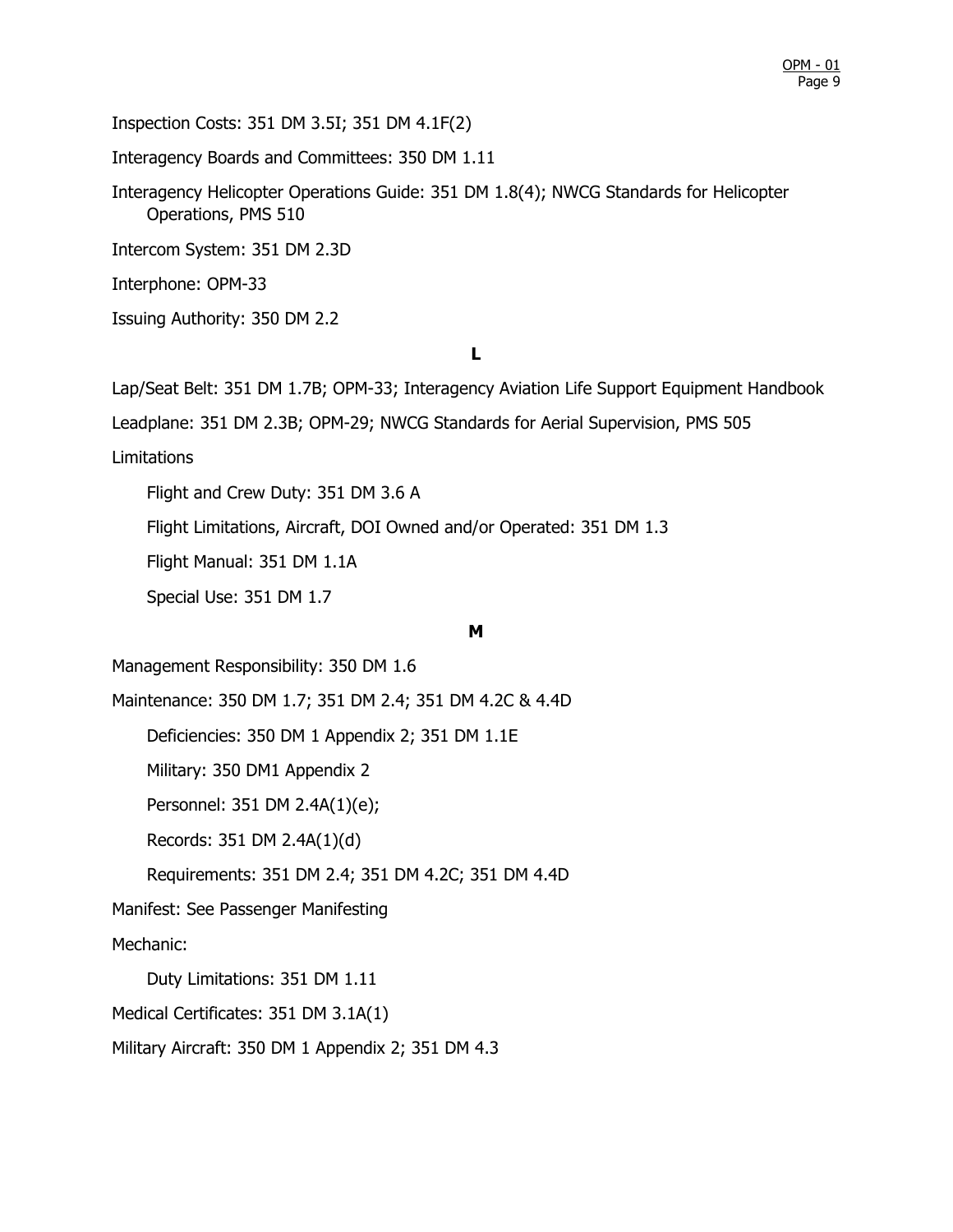Night Vision Goggles: 351 DM 1.3J(1)(e)

**O**

Offshore Operations: 350 DM 1 Appendix 2; 351 DM 3.1D(4)

OMB Circular A-76: 351 DM 4.4A; 353 DM 6.2B; 353 DM 2.2

OMB Circular A-126: 350 DM 1.8(4); 351 DM 4.4A; 353 DM 2.3; OPM-07

Operation Guides: 350 DM 2.2

Operating Limitations: 351 DM 1.1; 351 DM 1.3; 351 DM 2.2; 351 DM 4.1E; 351 DM 4.2

Operational Environment Considerations: 352 DM 1.9E

Operational Procedure Memorandum (OPM): 350 DM 2.2

Other Government Agency Aircraft: 351 DM 4.4

Overwater Flights: 351 DM 2.2D; Interagency Aviation Life Support Equipment Handbook

#### **P**

Paracargo: OPM-29; Interagency Smokejumper Pilot Operations Guide

**Passengers** 

Briefing: 351 DM 1.5B

Definition: 350 DM 1 Appendix 2

Enplaning/Deplaning: 351 DM 1.5C

Manifesting: 351 DM 1.5A

Safety Training: 352 DM 1.5; 352 DM 1.9B; OPM-04

Transport of: 350 DM 1.8

Payment Processing: 353 DM 1.7

Personal Flotation Devices: 351 DM 1.7B; Interagency Aviation Life Support Equipment Handbook

Personal Protective Equipment (PPE): 351 DM 1.7B; 351 DM 4.1E(2); Interagency Aviation Life Support Equipment Handbook

Personnel at Controls: 351 DM 1.2B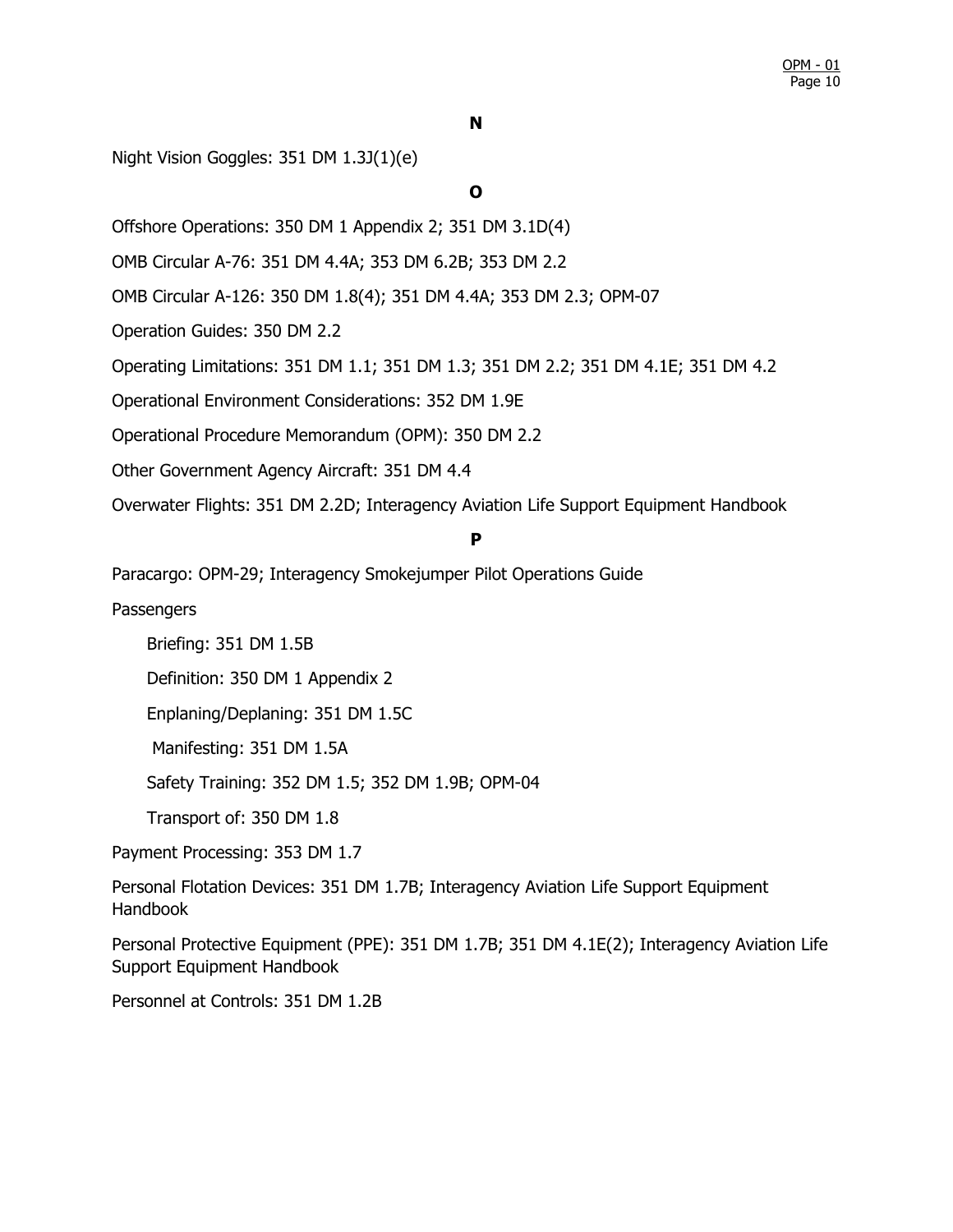Pilot DOI GS-2181: 351 DM 3.2B Incidental/Dual Function Experience: 351 DM 3.2BC Vendor: 351 DM 3.3 Pilot Card Issuance: 351 DM 3.6E; 351 DM 4.2F; 351 DM 4.3E; 351 DM 4.4F Revocation/Suspension: 351 DM 3.6G, Appendix 1 Pilot Duty Limitations - See Flight Crewmember Pilot Files: 351 DM 3.6D Pilot-In-Command (PIC): 351 DM 3.1B; 351 DM 3.3A & B; 351 DM 3.5C Experience: 351 DM 3.2; 351 DM 3.3 Private Aircraft: 351 DM 1.1; 350 DM 1 Appendix 2; 351 DM 2.1; 351 DM 2.4A & B Project Planning: 352 DM 1.9C; OPM-06 Project Aviation Safety Plan (PASP), Minimum Elements: OPM-06 Public Aircraft Definitions: 350 DM 1 Appendix 2 Policy: 350 DM 1.3 Purchase, Aircraft: 353 DM 2 **R** Radio Equipment: 351 DM 2.2B & E Rappelling Devices: 351 DM 2.3E Rating Requirements DOI Pilot: 351 DM 3.2 Mechanic: 351 DM 2.4A(1)(e) Vendor: 351 DM 3.3 Rental Agreement System: 353 DM 1 Request for Contract Services: 353 DM 1.3 Request for Rental Services: 353 DM 1.3 Risk Assessment: 352 DM 1.9; 352 DM 5.5, OPM-06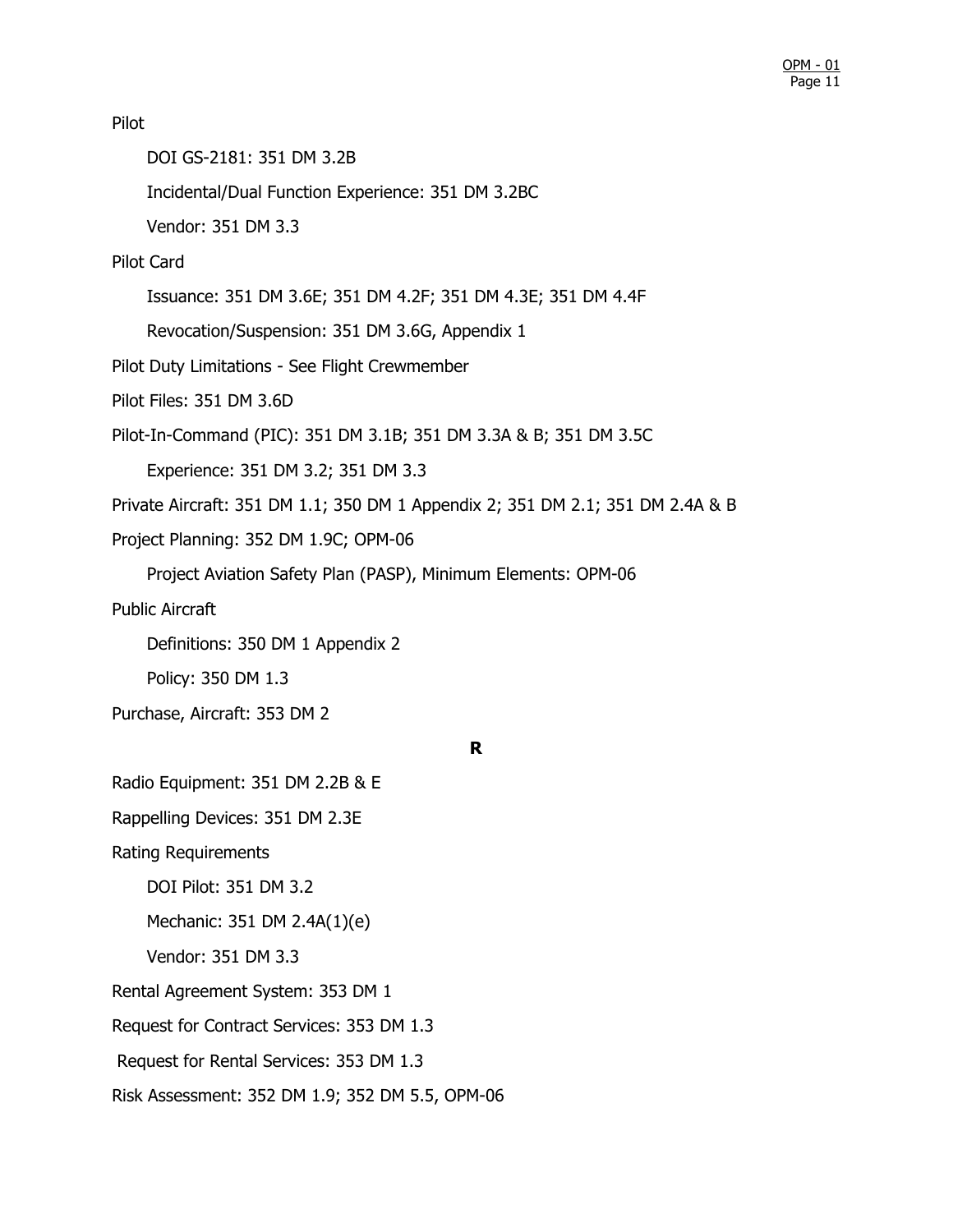Roles and Responsibilities: 350 DM 1.6; 350 DM 1 Appendix 3 & 4 Restricted Category Aircraft: See Aircraft, Restricted Category

## **S**

Safety Alert: 352 DM 1.11B(1)

Seat Belts: 351 DM 1.1G; 351 DM 2.2F; Interagency Aviation Life Support Equipment Handbook

Seat Fares: 353 DM 1.2; OPM-15

Second-In-Command: 351 DM 3.1C; 351 DM 3.2D

Crew Complement Requirement: 351 DM 1.2

DOI: 351 DM 3.2D

Flight Checks, DOI: 351 DM 3.5D

Vendor: 351 DM 3.3C

Serious Injury: 350 DM 1 Appendix 2

Short-Haul: OPM-32

Shoulder Harness: 351 DM 1.1G; OPM-33, Interagency Aviation Life Support Equipment Handbook

Single Engine Limitations:

Airplane: 351 DM 1.3C, D, E, F, & G

Helicopter: 351 DM 1.3J

Small and Disadvantaged Business Contracting: 353 DM 1.3C

Solicitation: OPM-08; OPM-17

Special Flight Permits: 351 DM 2.4A(4)

Special Operations: 351 DM 1.6

Special Use Activities:

Categories: 351 DM 1.7A, B

Definition: 350 DM 1 Appendix 2

Equipment: 351 DM 2.3; OPM-29

Inspections: 351 DM 2.4A(2); 351 DM 4.2E; 351 DM 4.4G

Operational Requirements: 351 DM 1.7A; 351 DM 2.3; OPM-29

Pilot Qualifications: 351 DM 3.1D; 351 DM 3.5H; OPM-29